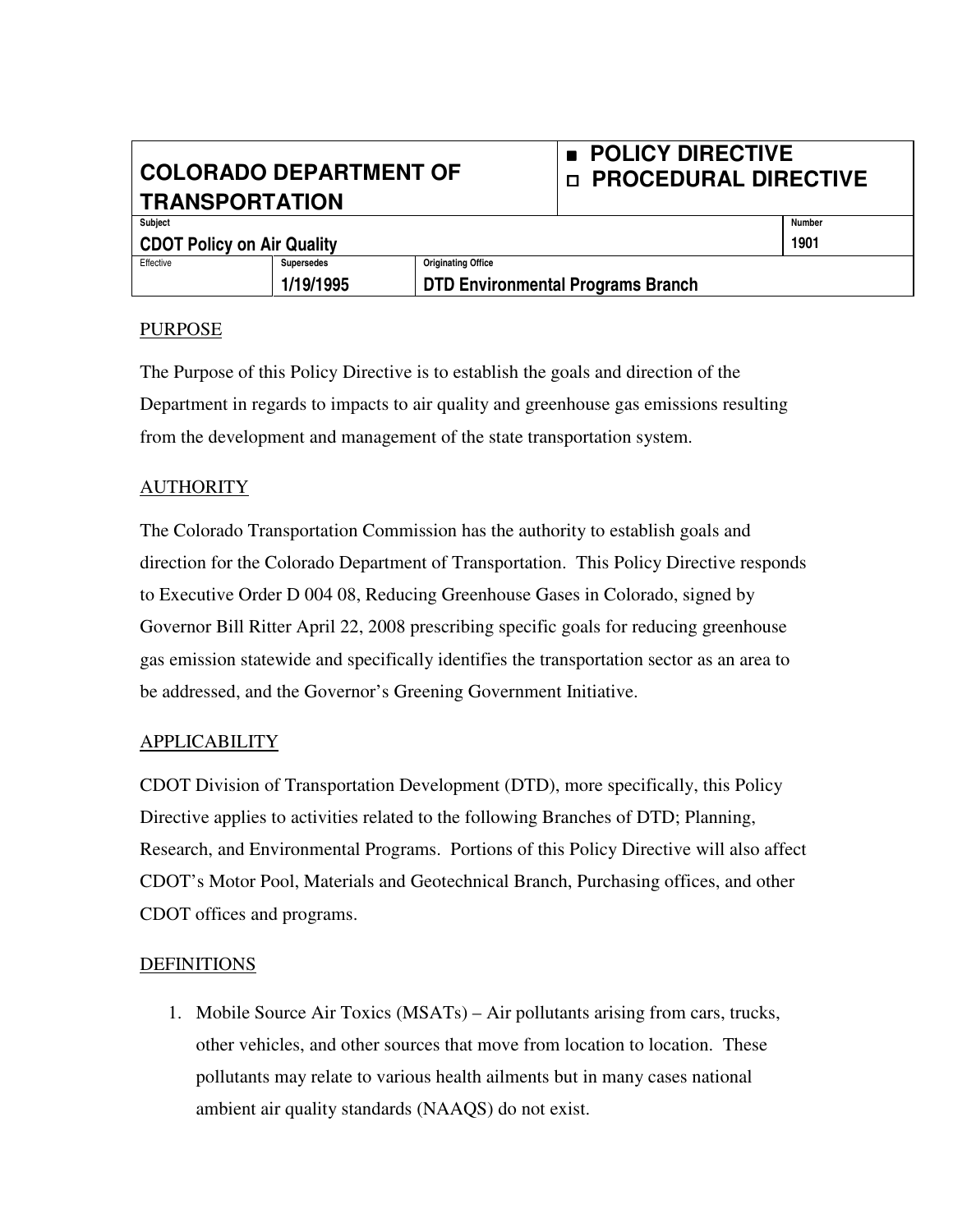- 2. Greenhouse Gasses (GHGs) Gasses, including carbon dioxide, identified by the U.S. Environmental Protection Agency (EPA) as endangering human health through their contribution to potential climate change.
- 3. Volatile Organic Compounds (VOCs) Any organic compound that participates in atmospheric photochemical reactions except those designated by EPA as having negligible photochemical reactivity.
- 4. Nitrogen Oxide  $(NO_x)$  The result of photochemical reactions of nitric oxide in ambient air. It is a major component of photochemical smog. Product of combustion from transportation and stationary sources and a major contributor to the formation of ozone in the troposphere and to acid deposition
- 5. Carbon Dioxide  $(CO_2)$  A naturally occurring gas,  $CO_2$  is also a result of combustion. It is a known greenhouse gas.
- 6. Particulate Matter (PM  $2.5\&10$ ) Fine liquid or solid particles such as dust, smoke, mist, fumes, or smog found in air or emissions.

## **POLICY**

It is the policy of the Colorado Department of Transportation to:

A. Use CDOT's unique statewide perspective to address transportation and air quality needs at the state, regional, and local levels though collaboration with varied public and private sector stakeholders.

B. Promote a transportation system that is environmentally responsible by working to research and promote actions and technologies that assist areas of the state which currently violate air quality standards to achieve compliance and to prevent the occurrence of new violations of air quality standards elsewhere in the state.

C. Advocate the integration of local, regional and statewide transportation and air quality priorities through a coordinated decision-making process that balances long range transportation, land use planning, and quality of life needs in Colorado by working with the general public and federal, state, regional and local transportation and air quality interests.

D. Maintain a partnership with the Colorado Department of Public Health and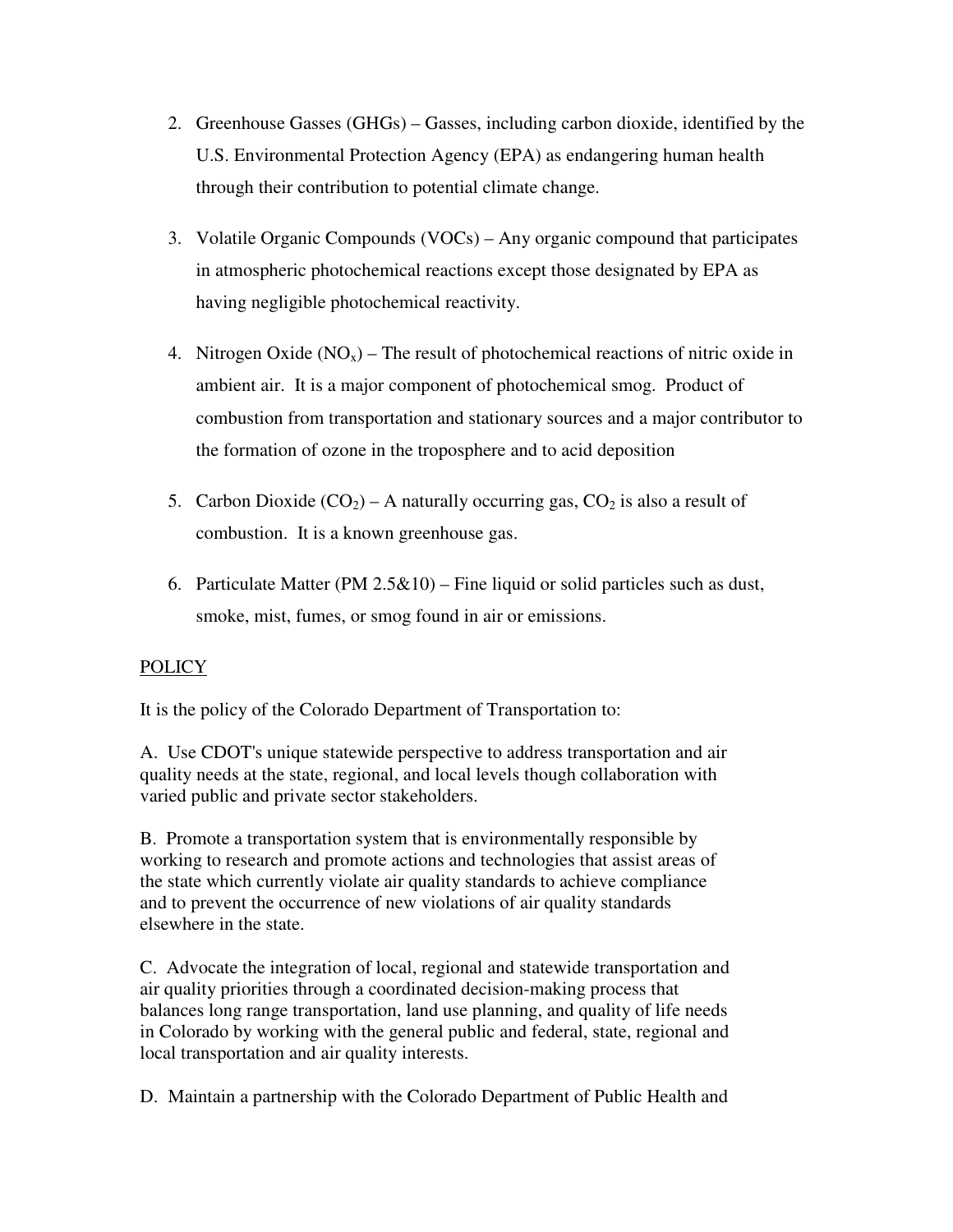the Environment and other air quality agencies to improve understanding of the role of CDOT in contributing to solutions to, and preventing the occurrence of new, air quality problems.

E. To pursue coordinated, proactive and programmatic options for addressing air quality concerns related to transportation related pollutants in a manner that is more effective given the regional nature of air quality hazards.

## IMPLEMENTATION

This Policy Directive shall be effective immediately upon approval and implemented accordingly by the Colorado Department of Transportation and will supersede existing Policy Direction 1901 (1995). Procedural Direction 1901.1 CDOT Strategy for Addressing Non-Regulated Air Quality pollutants will outline the procedures for implementing this Policy Directive. Implementation of Air Quality programs should be done cooperatively with other local, state, and federal agencies and appropriate non-governmental entities. Potential avenues to pursue may include:

- 1. Technical assessments and studies, field work, and other initiatives related to achieving the goal and objectives of this Policy Directive. Examples include sharing and refining relevant air quality information on emissions, modeling, and monitoring in Colorado.
- 2. Evaluating the effects of statutory, regulatory, and other legal requirements on air quality.
- 3. Developing materials to better educate the public on actions they can take to reduce personal impacts on air quality.
- 4. Evaluating how long range visions of transportation in Colorado may affect overall air quality within the state.
- 5. Researching traffic control options for limiting exposure of sensitive receptors to impacts from vehicles.
- 6. Researching technologies to extend the service life of transportation infrastructure including concrete and asphalt.